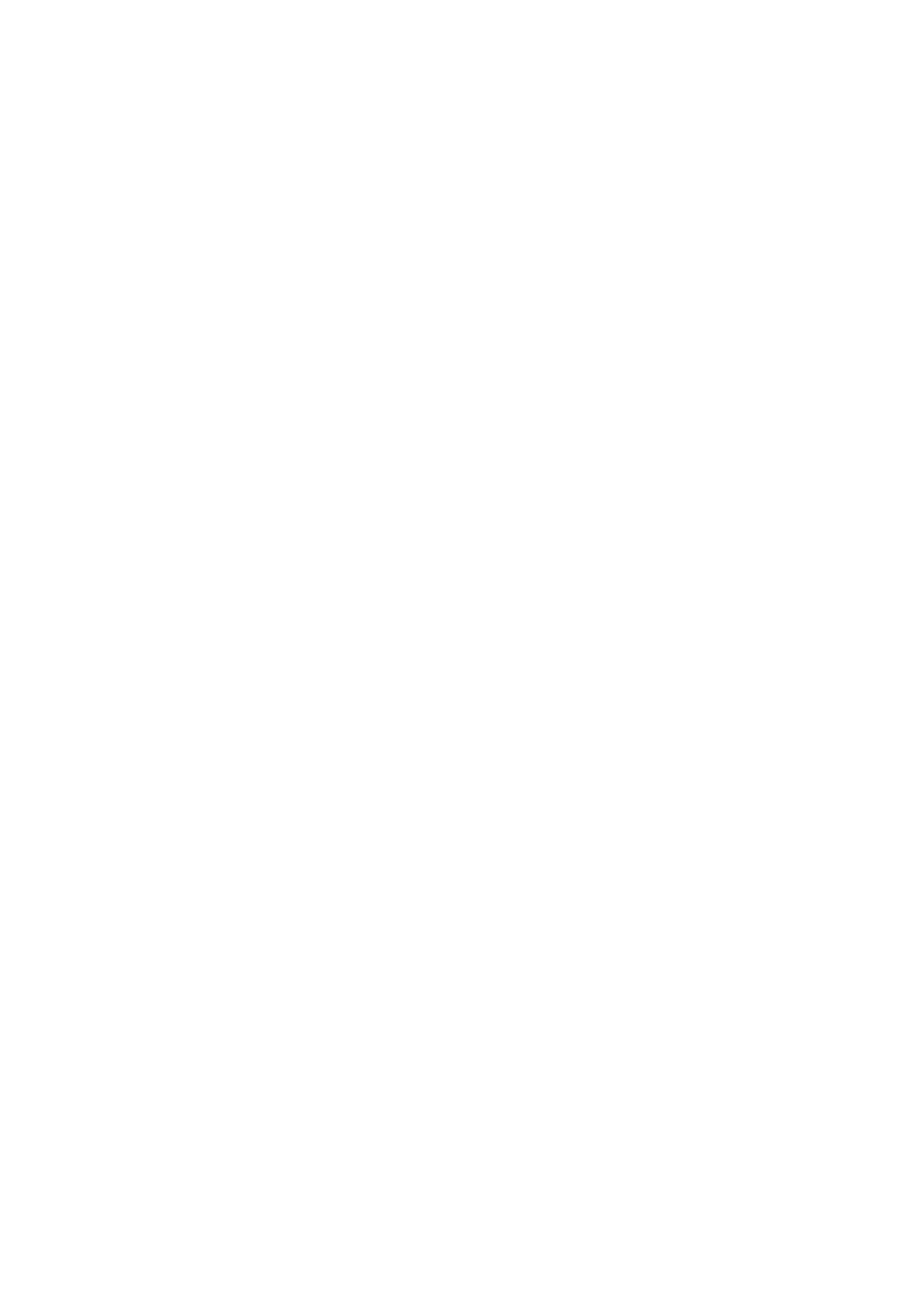### **1 Apologies**

Resolution number IMSB/2021/1

MOVED by IMSB Member T Kake, seconded by IMSB Member G Wilcox:

That the Independent Māori Statutory Board:

a) accept the apology from member R. Blair, member K. Wilson for absence.

**CARRIED**

### **2 Declaration of Interest**

There were no declarations of interest.

## **3 Confirmation of Minutes**

Resolution number IMSB/2021/2

MOVED by IMSB Member J Smith, seconded by IMSB Member T Kake:

That the Independent Māori Statutory Board:

a) confirm the ordinary minutes of its meeting, held on Monday, 23 November 2021, including the confidential section, as a true and correct record.

#### **CARRIED**

## **4 Extraordinary Business**

#### **Add late item to agenda**

Resolution number IMSB/2021/3

MOVED by IMSB Member T Kake, seconded by IMSB Member G Wilcox:

That the Independent Māori Statutory Board:

a) Move to add late item. Item 12 Appointment of an Independent Māori Statutory Board member to the working group regarding the National Policy Statement for Freshwater Management 2020

# **CARRIED**

## **5 CEO Summary**

Resolution number IMSB/2021/4

MOVED by Deputy Chairperson T Henare, seconded by IMSB Member G Wilcox:

That the Independent Māori Statutory Board:

a) receive the report Chief Executive Summary.

## **CARRIED**

## **6 Financial Report December 2020 and January 2021**

Resolution number IMSB/2021/5

MOVED by Deputy Chairperson T Henare, seconded by IMSB Member L Ngamane:

That the Independent Māori Statutory Board:

a) receive the report Financial Report December 2020 and January 2021.

## **CARRIED**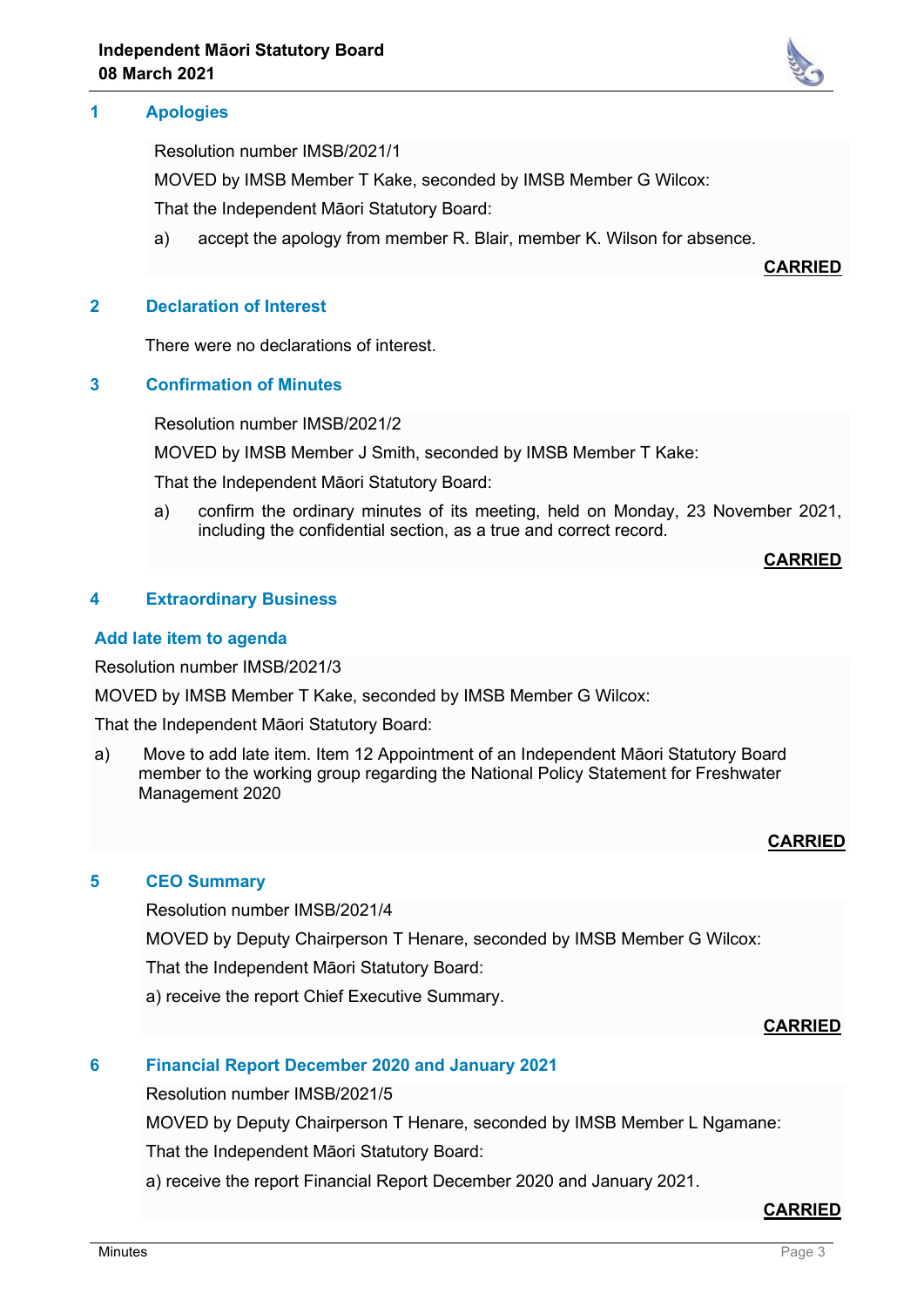

## **7 Board Strategic Priorities Progress Report**

Resolution number IMSB/2021/6

MOVED by Deputy Chairperson T Henare, seconded by IMSB Member T Kake:

That the Independent Māori Statutory Board:

a) receive the Board Strategic Priorities Progress Report for February 2021 and March 2021.

## **CARRIED**

## **8 Te Reo Update Report**

Resolution number IMSB/2021/7

MOVED by IMSB Member G Wilcox, seconded by IMSB Member J Smith:

That the Independent Māori Statutory Board:

a) receive the updated report on Te Reo Māori.

#### **CARRIED**

# **9 Auckland Water Strategy Update**

Resolution number IMSB/2021/8

MOVED by Deputy Chairperson T Henare, seconded by IMSB Member T Kake:

That the Independent Māori Statutory Board:

a) receive the Auckland Water Strategy Update.

## **CARRIED**

# **10 Review of the Issues of Significance - scope and timeline**

Resolution number IMSB/2021/9

MOVED by Deputy Chairperson T Henare, seconded by IMSB Member G Wilcox:

That the Independent Māori Statutory Board:

- a) receive the report on the Review of the Issues of Significance (IoS) scope and timeline.
- b) agree that the IoS review be finalised by the end of the FY21.

## **CARRIED**

#### **11 Appointment of Independent Māori Statutory Board member to Water Supply and Wastewater Network Bylaw Hearings Panel**

Resolution number IMSB/2021/10

MOVED by Deputy Chairperson T Henare, seconded by IMSB Member T Kake:

That the Independent Māori Statutory Board:

a) appoint member G Wilcox to attend 'Have Your Say' events and to deliberate and make recommendations to the Governing Body on public feedback to the Water Supply and Wastewater Network Bylaw Statement of Proposal.

## **CARRIED**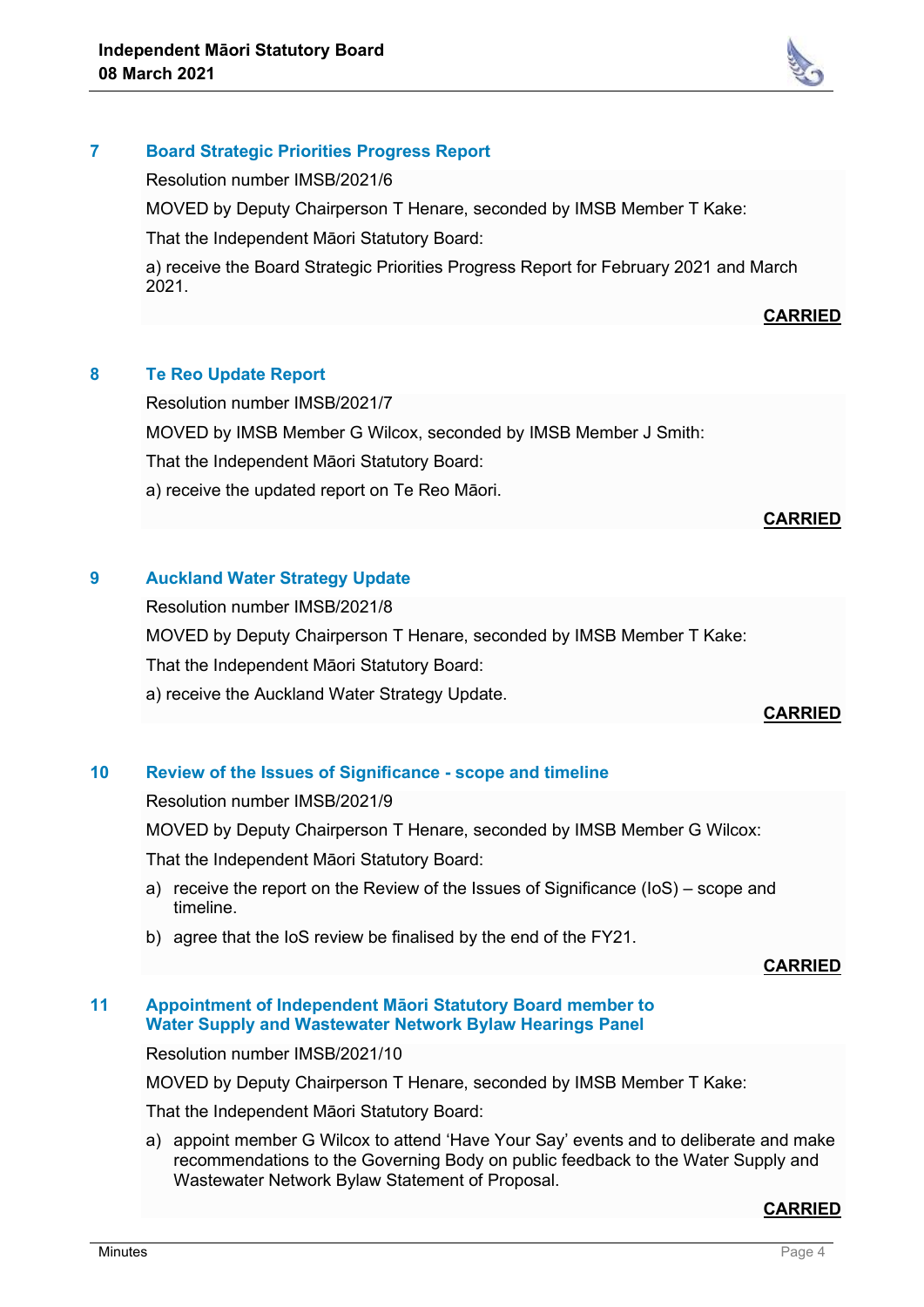

#### **12 Appointment of an Independent Māori Statutory Board member to the working group regarding the National Policy Statement for Freshwater Management 2020** (CP2021/02123)

Resolution number IMSB/2021/11

MOVED by IMSB Member G Wilcox, seconded by Deputy Chairperson T Henare:

That the Independent Māori Statutory Board:

a) appoint a Board member Karen Wilson to join the Chairs and Deputy Chairs of the Planning and the Environment and Climate Change Committees to oversee the development of the Council's implementation of the National Policy Statement for Freshwater Management 2020.

## **CARRIED**

## **13 Procedural motion to exclude the public**

Resolution number IMSB/2021/12

MOVED by IMSB Member T Kake, seconded by IMSB Member G Wilcox:

That the Independent Māori Statutory Board:

- a) exclude the public from the following part(s) of the proceedings of this meeting.
- b) agree that <<ENTER NAME, TITLE OF PERSON>> be permitted to remain for Confidential Item <<CONFIDENTIAL ITEM NO.>>:<<ITEM TITLE>> after the public has been excluded, because of their knowledge of <<SPECIFY>>, which will help the Independent Māori Statutory Board in its decision-making.

The general subject of each matter to be considered while the public is excluded, the reason for passing this resolution in relation to each matter, and the specific grounds under section 48(1) of the Local Government Official Information and Meetings Act 1987 for the passing of this resolution follows.

This resolution is made in reliance on section 48(1)(a) of the Local Government Official Information and Meetings Act 1987 and the particular interest or interests protected by section 6 or section 7 of that Act which would be prejudiced by the holding of the whole or relevant part of the proceedings of the meeting in public, as follows:

|  | G1.<br><b>Annual Report 2019/2020</b>                                                                                                                                              |                                                                                                                                                                                                                                                                                            |                                                                                                                                                                                                 |  |  |  |
|--|------------------------------------------------------------------------------------------------------------------------------------------------------------------------------------|--------------------------------------------------------------------------------------------------------------------------------------------------------------------------------------------------------------------------------------------------------------------------------------------|-------------------------------------------------------------------------------------------------------------------------------------------------------------------------------------------------|--|--|--|
|  | Reason for passing this resolution<br>in relation to each matter                                                                                                                   | Particular interest(s) protected<br>(where applicable)                                                                                                                                                                                                                                     | Ground(s) under section 48(1) for<br>the passing of this resolution                                                                                                                             |  |  |  |
|  | The public conduct of the part of<br>the meeting would be likely to result<br>in the disclosure of information for<br>which good reason for withholding<br>exists under section 7. | $s7(2)(f)(ii)$ - The withholding of the<br>information is necessary to<br>maintain the effective conduct of<br>public affairs through the protection<br>of such members, officers,<br>employees and persons from<br>improper pressure or harassment.<br>In particular, the report contains | s48(1)(a)<br>The public conduct of the part of<br>the meeting would be likely to result<br>in the disclosure of information for<br>which good reason for withholding<br>exists under section 7. |  |  |  |

# **C1 Annual Report 2019/2020**

## **C2 Appointment of Independent Māori Statutory Board member to the selection panel for Director appointments to the Tāmaki Redevelopment Company Limited**

| Reason for passing this resolution | Particular interest(s) protected | Ground(s) under section 48(1) for |
|------------------------------------|----------------------------------|-----------------------------------|
| in relation to each matter         | (where applicable)               | the passing of this resolution    |